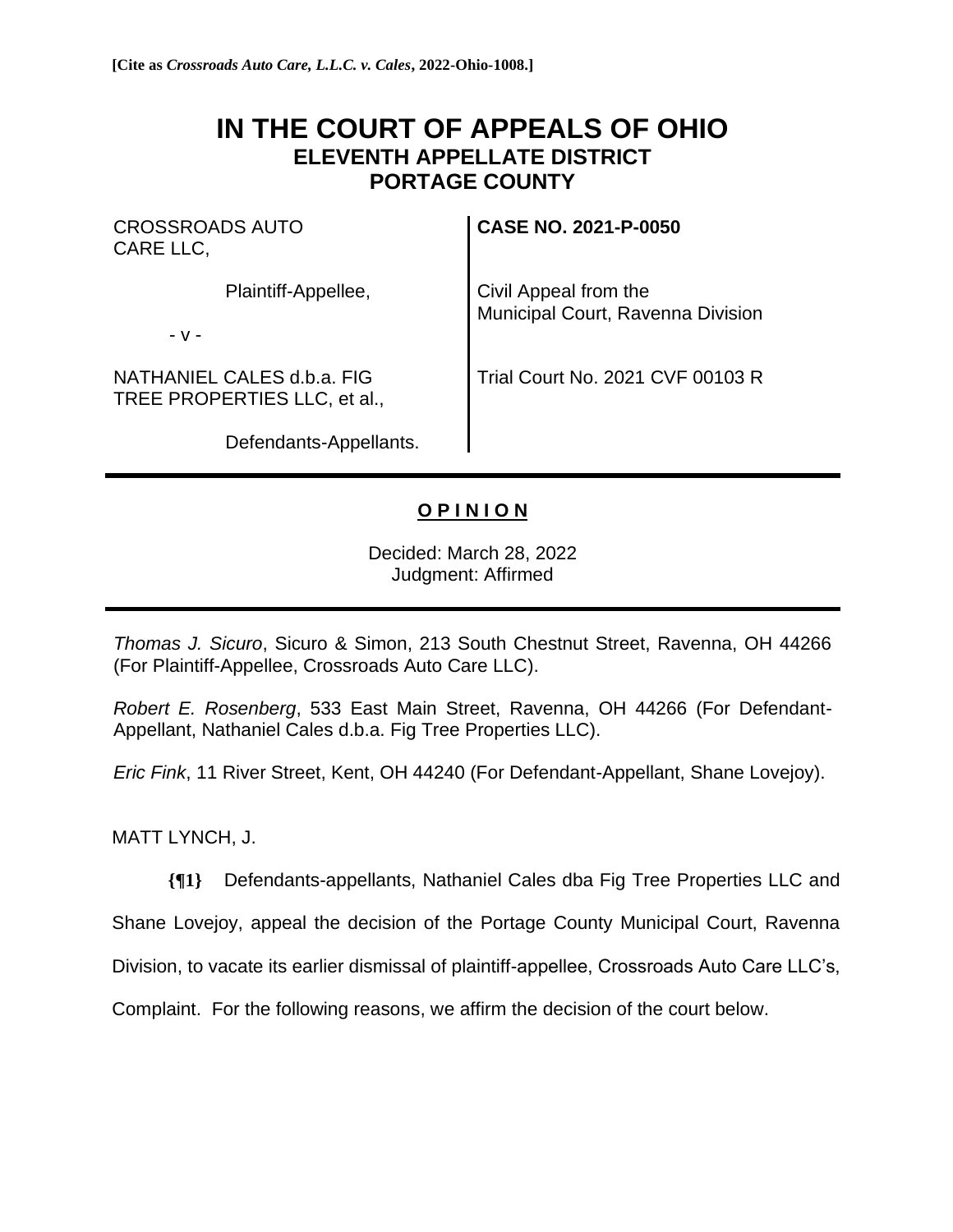**{¶2}** On January 19, 2021, Crossroads Auto Care filed a Complaint in the municipal court against the defendants for damages arising out of a contract to install a concrete floor.

**{¶3}** On February 19, 2021, Cales/Fig Tree Properties filed a Motion to Dismiss Plaintiff's Complaint; Motion for a More Definite Statement pursuant to Civil Rules 12(B)(5), (6), (7), and 12(E).

**{¶4}** On February 22, 2021, Lovejoy filed a Motion to Dismiss Plaintiff's Complaint pursuant to Civil Rule 12(B)(5), (6), and (7).

**{¶5}** Also on February 22, 2021, the municipal court issued the following Order: "Upon written motion and for good cause shown, Plaintiff Crossroads Auto Care LLC's Complaint is hereby dismissed with prejudice." The Order is captioned with the name of Magistrate Stephen Smith. It is signed by Judge Melissa R. Roubic.

**{¶6}** On February 24, 2021, the municipal court issued an Order that the matter be "set for status hearing on magistrate's schedule to clarify proper parties & complaint allegations." The Order is captioned with the name of Judge Roubic and signed by the same. A "civil status hearing" was scheduled with Magistrate Smith for April 8, 2021.

**{¶7}** On April 9, 2021, the municipal court issued a Decision of the Magistrate. The decision provided as follows: "The [present] action came on for hearing before the Magistrate on Thursday, April 8, 2021. \* \* \* This case was dismissed on Feb. 22, 2021 w/ prejudice. No action taken. Matter not currently pending. All parties present through counsel. Discussion had without record."

**{¶8}** On April 13, 2021, the municipal court judge adopted the Magistrate's Decision.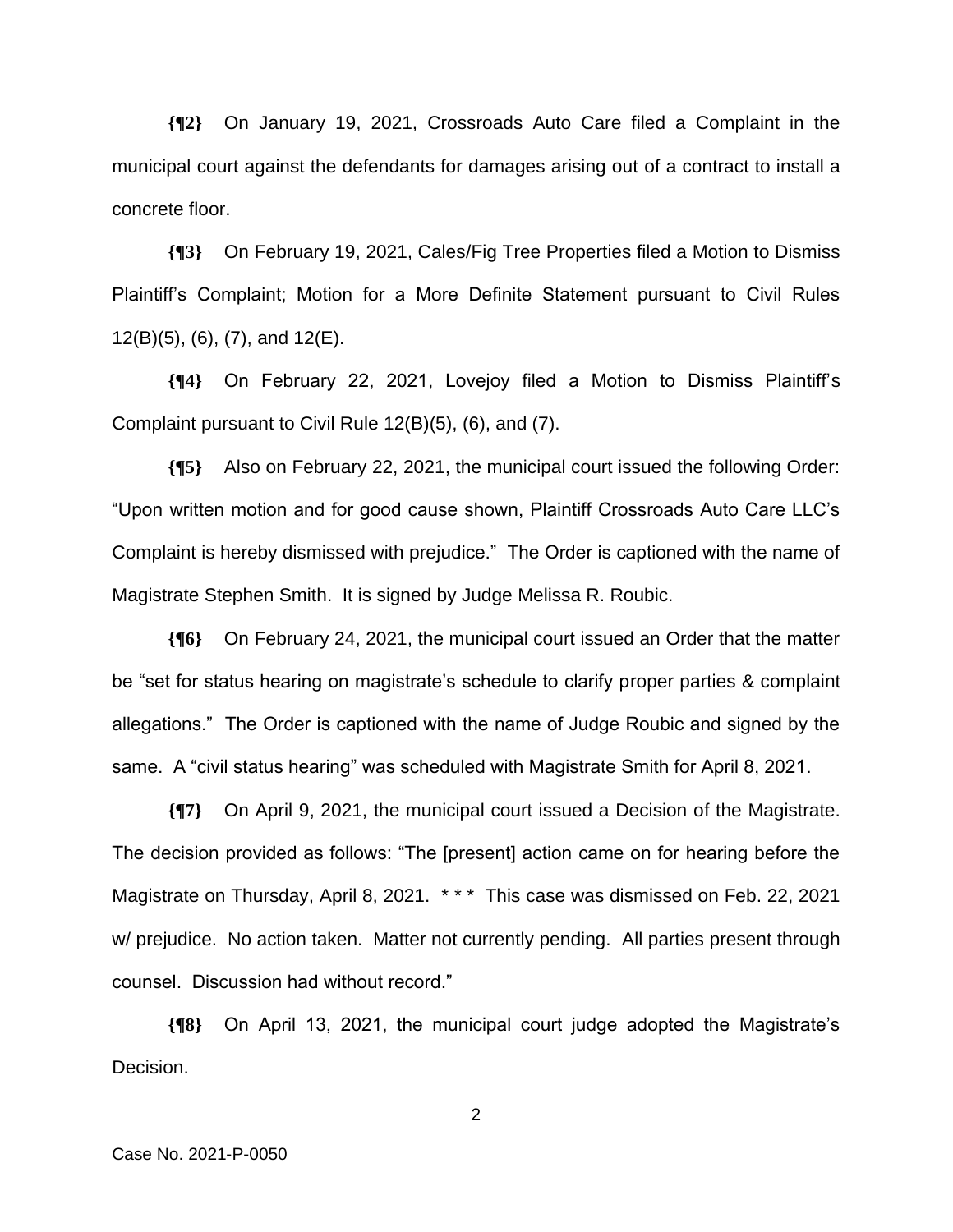**{¶9}** On April 23, 2021, Crossroads Auto Care filed a Motion to Vacate Order of Dismissal with Prejudice and to Reinstate Case. The Motion to Vacate addressed the merits of the defendants' Motions to Dismiss and argued that "plaintiff feels that defendant Cales has pulled the wool over the court's eyes here, and gotten the court to dismiss a case which never should have been dismissed."

**{¶10}** On April 29, 2021, the municipal court issued a Judgment Entry which stated: "Court vacates dismissal of 2/22/21 due to Court error."

**{¶11}** On May 6, 2021, the defendants filed a Notice of Appeal. On appeal, they raise the following assignment of error: "The Trial Court improperly vacated the final and appealable Order issued on February 22, 2021 dismissing Crossroads' Complaint with prejudice."

**{¶12}** On appeal, the defendants argue that the February 22, 2021 Order, dismissing the Complaint with prejudice, was a final order that the municipal court was without jurisdiction to vacate. *Discover Bank v. Passmore*, 11th Dist. Lake No. 2015-L-098, 2016-Ohio-3121, ¶ 19. Concomitantly, the defendants argue that Crossroads Auto Care's Motion to Vacate was essentially a motion for reconsideration which is a legal nullity with respect to a final judgment. Rather, Crossroads Auto Care's remedy lay in a direct appeal from the February 22 Order. *Green v. Clair*, 9th Dist. Summit No. 26918, 2014-Ohio-1605, ¶ 12. Crossroads Auto Care argues in response that this court should treat its Motion to Vacate as a motion for relief from judgment pursuant to Civil Rule 60(B).

**{¶13}** Challenges to a lower court's authority to exercise jurisdiction are reviewed de novo. *Fletcher v. Estate of Fletcher*, 2014-Ohio-5377, 25 N.E.3d 379, ¶ 29 (11th Dist.).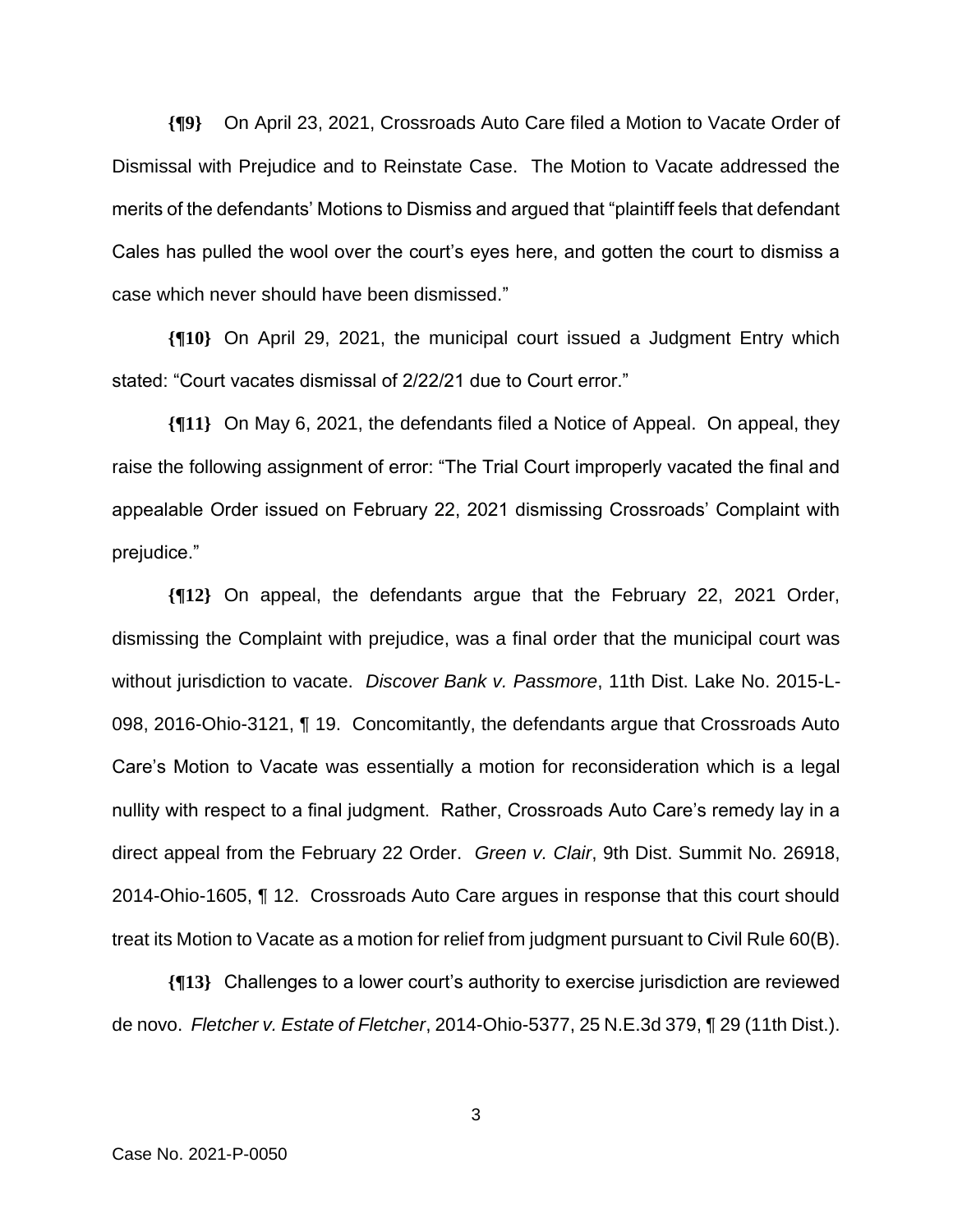**{¶14}** The defendants' positions as to the municipal court's lack of authority to vacate or otherwise modify a final judgment are accurate statements of the law. Likewise, a motion for relief from judgment is not a proper substitute for an appeal however it may be denominated. Finally, Crossroads Auto Care's motion to vacate addresses the merits of the defendants' Motions to Dismiss rather than raising any recognized grounds for relief under Civil Rule 60(B).

**{¶15}** We affirm the trial court's reinstatement of the Complaint, nevertheless, as an exercise of the municipal court's authority to correct clerical mistakes in judgment under Civil Rule 60(A), which provides: "Clerical mistakes in judgments, orders or other parts of the record and errors therein arising from oversight or omission may be corrected by the court at any time on its own initiative or on the motion of any party and after such notice, if any, as the court orders."

**{¶16}** Relatively recently, this court addressed a similar situation in which the Portage County probate court vacated a final order that had been issued in error. We noted "that the purported error was not in the Order but in the fact that the Order was issued at all – the blunder was not in the execution but was the execution." *In re Guardianship of Rhinehart*, 11th Dist. Portage No. 2020-P-0047, 2020-Ohio-7005, ¶ 23. This court relied on authority in which other erroneously issued decisions were subsequently vacated pursuant to Civil Rule 60(A). *See Kuczak v. Binkley*, 2d Dist. Montgomery No. 22732, 2008-Ohio-6043; *McDonald v. Tucker*, 2d Dist. Montgomery No. 17107, 1999 WL 959209.

**{¶17}** As in the cases relied upon, it is evident in the present case that the municipal court's Order dismissing the Complaint had been inadvertently issued. We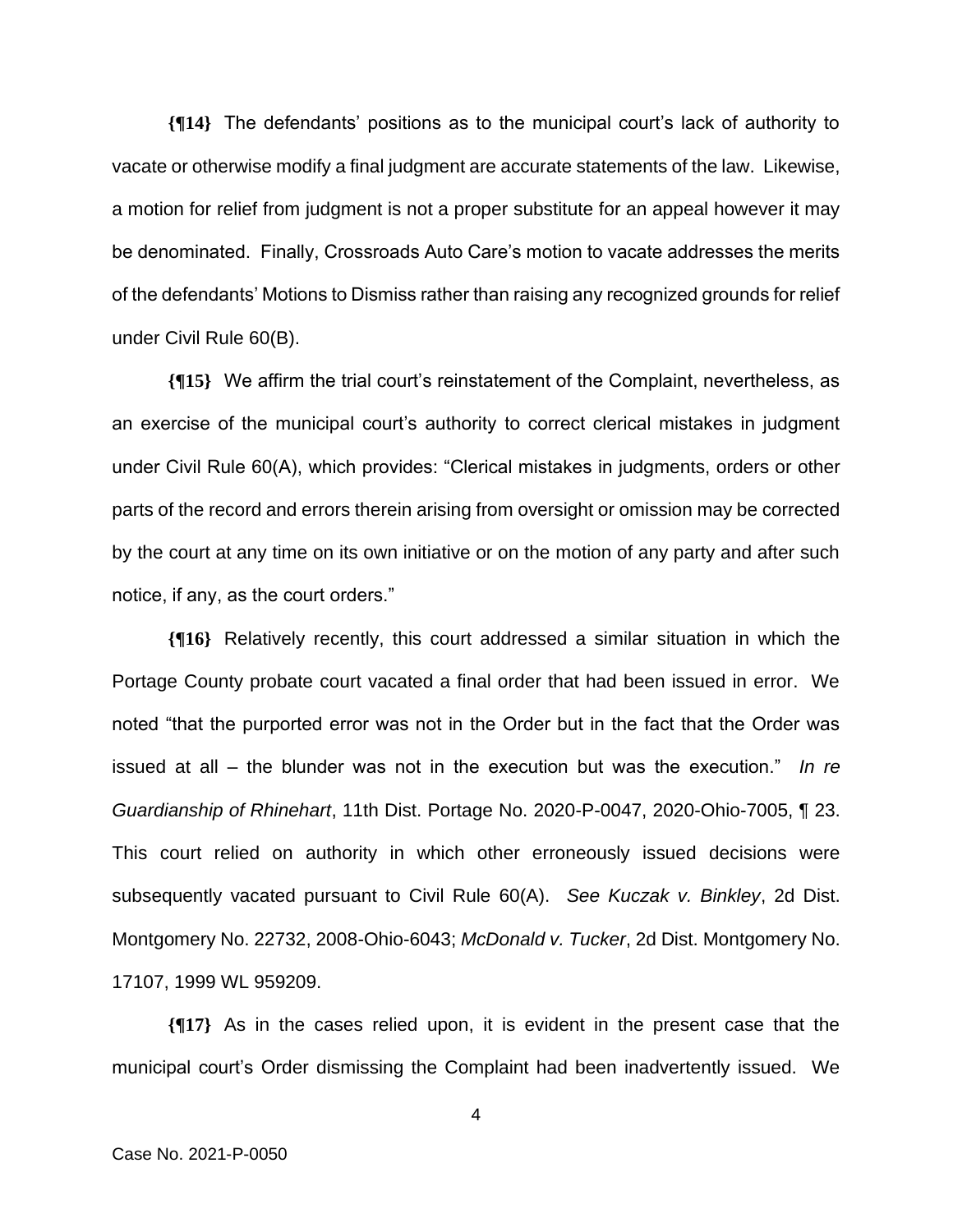note that, although it was captioned as an Order of the magistrate, it was signed by the municipal court judge. More significant is the fact that two days after it was issued, the municipal court ordered the matter to be set for a status hearing before the magistrate in order "to clarify" the issues that had been raised in the Motions to Dismiss. The matter was duly set, and the hearing held despite the fact that the matter had been formally dismissed. The court's conduct in setting the matter for hearing was inconsistent with an intentional decision to dismiss the matter on the merits.

**{¶18}** Also relevant to our determination is the fact that the dismissal Order was issued three days after Cales/Fig Tree Properties' Motion to Dismiss and on the same day as Lovejoy's Motion to Dismiss were filed. Under the Civil Rules, Crossroads Auto Care had fourteen days to respond to the Motions. Civ.R.  $6(C)(1)$  ("[r]esponses to a written motion \* \* \* may be served within fourteen days after service of the motion"). The February 22 dismissal, if it did reflect the municipal court's true intention, would have violated Crossroads Auto Care's due process rights and constituted reversible error. *Hillabrand v. Drypers Corp.*, 87 Ohio St.3d 517, 519-520, 721 N.E.2d 1029 (2000) ("[a] 'reasonable opportunity to defend against dismissal' \* \* \* contemplates that a trial court allow the party opposing dismissal the opportunity to respond at least within the time frame allowed by the procedural rules of the court"); *Gibson-Myers & Assocs., Inc. v. Pearce*, 9th Dist. Summit No. 19358, 1999 WL 980562, \*4 ("if a trial court disregards the response time created by the Ohio Rules of Civil Procedure, that court has committed reversible error").

**{¶19}** Finally, the conclusion that the dismissal was inadvertent is supported by the April 29 Entry which vacated the dismissal "due to Court error." Crossroads Auto